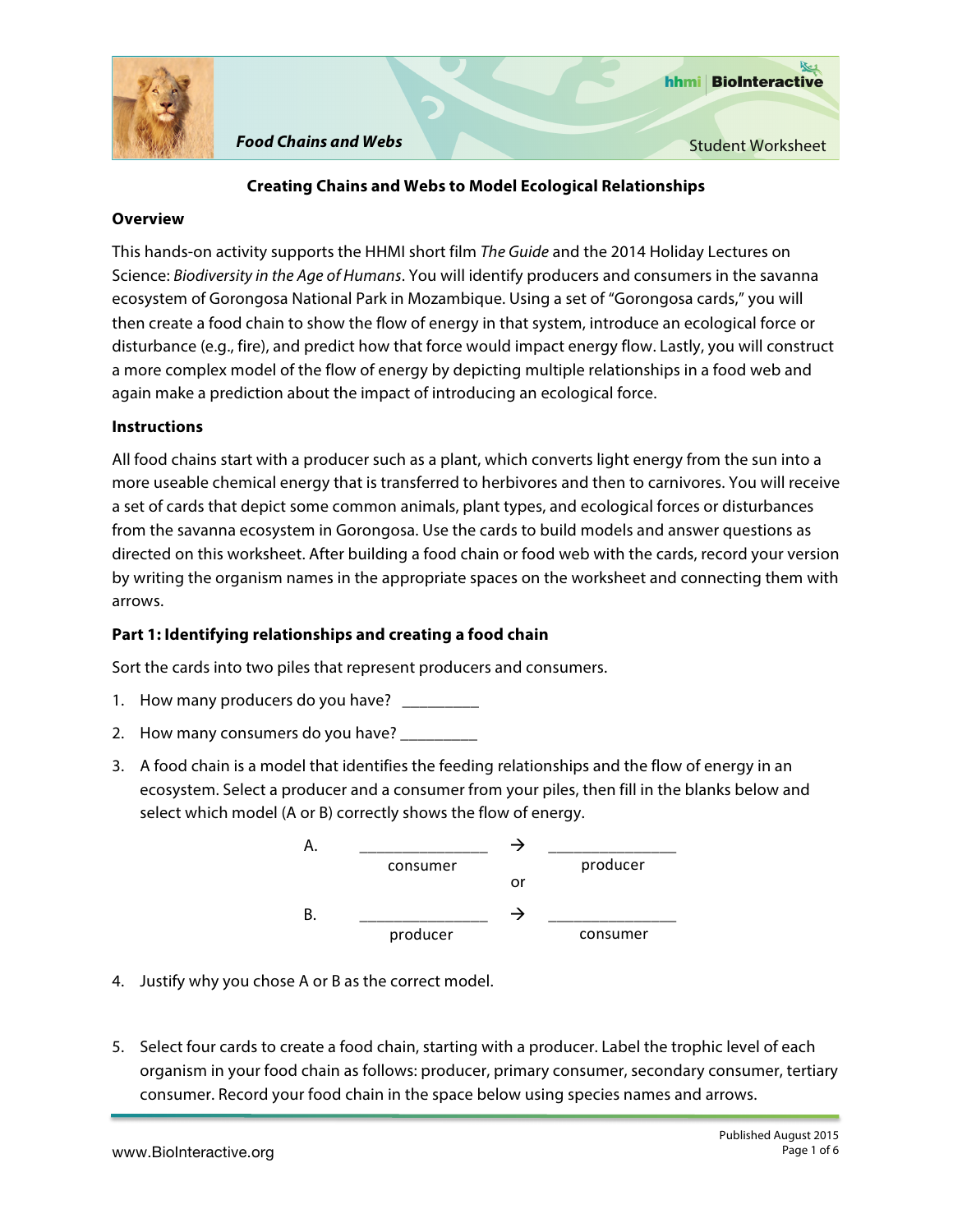

6. Ecosystems include both biotic (living) and abiotic (nonliving) components that can influence food chains. In this activity, the abiotic components are referred to as an ecological force or disturbance. Choose one of the disturbance cards, read the information provided, and then make a prediction about how it might impact the food chain you created above.

| <b>Ecological Force</b><br>(list the title) | Describe four ecosystem impacts<br>noted in the card | Predict how these impacts would affect<br>each trophic level |
|---------------------------------------------|------------------------------------------------------|--------------------------------------------------------------|
|                                             | 1.                                                   | Producer:                                                    |
|                                             |                                                      |                                                              |
|                                             |                                                      |                                                              |
|                                             | 2.                                                   | Primary consumer:                                            |
|                                             |                                                      |                                                              |
|                                             |                                                      |                                                              |
|                                             | 3.                                                   | Secondary consumer:                                          |
|                                             |                                                      |                                                              |
|                                             |                                                      |                                                              |
|                                             |                                                      |                                                              |
|                                             | 4.                                                   | Tertiary consumer:                                           |
|                                             |                                                      |                                                              |
|                                             |                                                      |                                                              |

7. Not all disturbances have negative consequences for all trophic levels. In one or two sentences, describe a possible benefit that one trophic level in your food chain may gain from the disturbance you selected.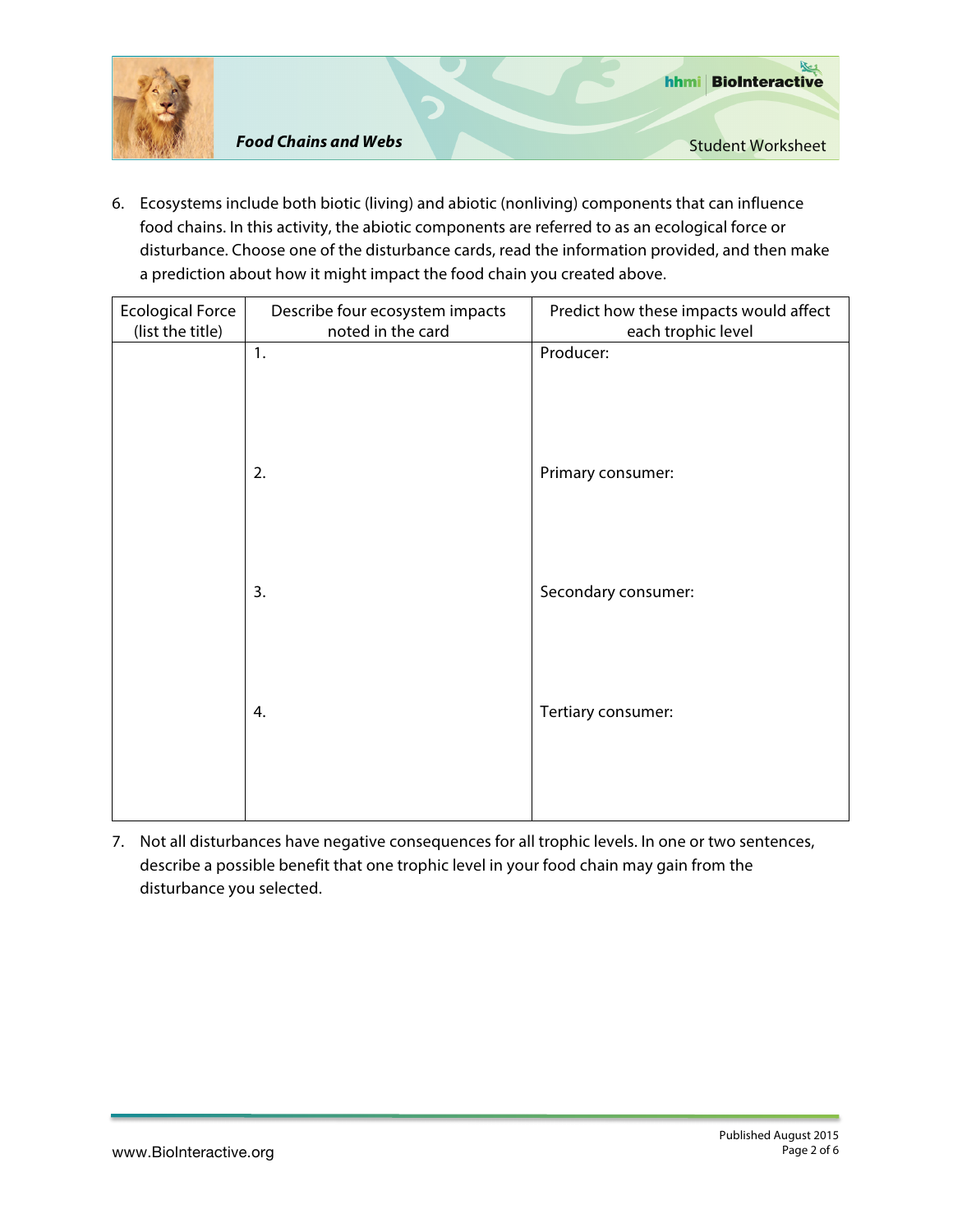

hhmi BioInteractive

### **Part 2. Quantifying energy flow and the rule of 10 percent**

*Three hundred trout are needed to support one man for a year. The trout, in turn, must consume 90,000 frogs, that must consume 27 million grasshoppers that live off of 1,000 tons of grass.*

*-- G. Tyler Miller, Jr., American Chemist (1971)*

Only a small fraction of energy available at any trophic level is transferred to the next trophic level. That fraction is estimated to be about 10 percent of the available energy. The other 90 percent of the energy is needed by organisms at that trophic level for living, growing, and reproducing.



This relationship is shown in the energy pyramid above. It suggests that for any food chain, the primary producer trophic level has the most energy and the top trophic level has the least.

- 8. Why is a pyramid an effective model for quantifying energy flow?
- 9. Place the organisms from your original food chain on the pyramid provided.
- 10. Using the rule of 10 percent in energy transfer, record the species names for each trophic level and the amount of energy available at that level if your producer level had 3,500,000 kilocalories of energy/area.

11. In one or two sentences, describe how the available energy may affect the population sizes of organisms at different trophic levels.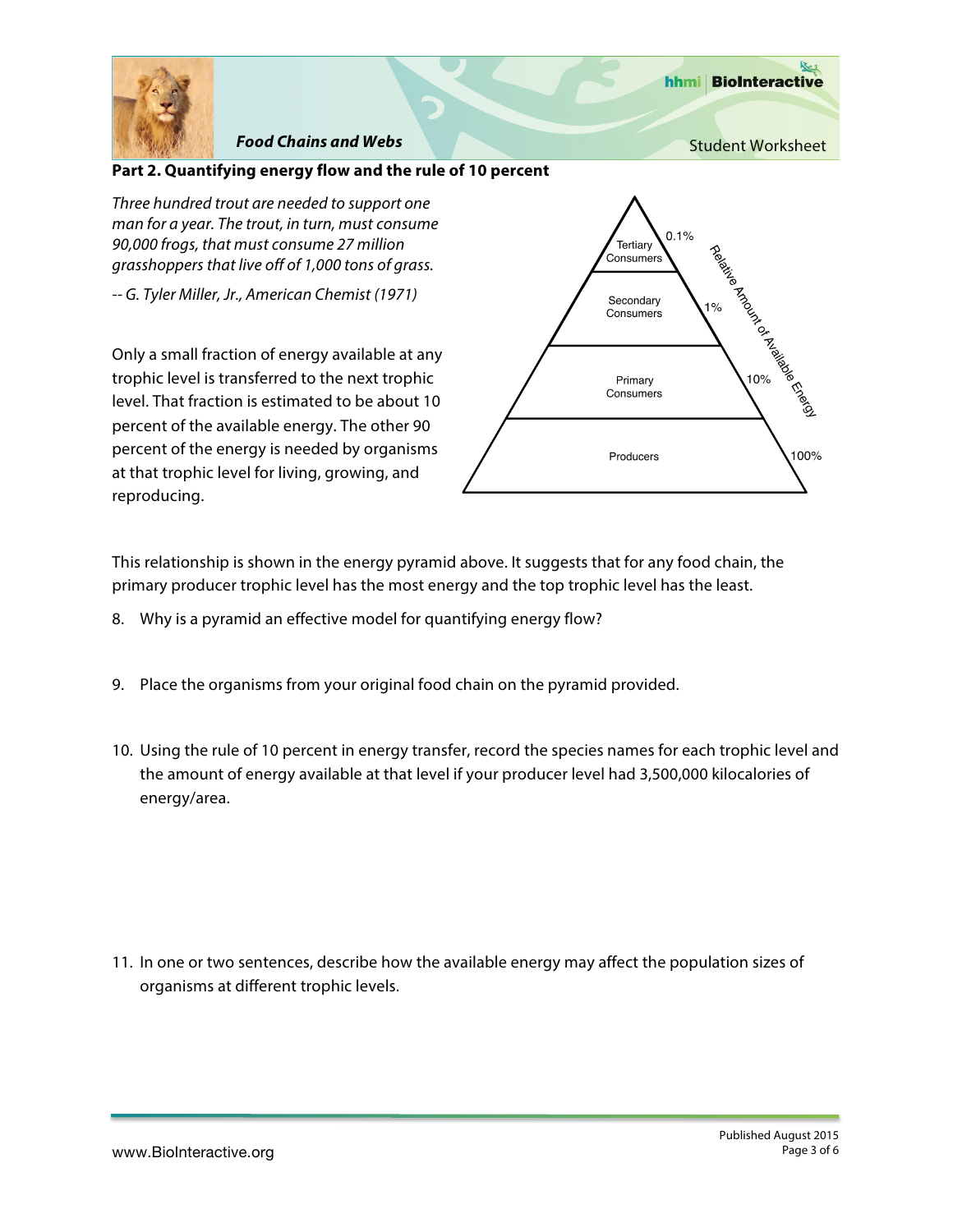

### **Part 3: Creating a food web**

Food chains are simple models that show only a single set of energy-transfer relationships, but many organisms obtain energy from many different sources and in turn may provide energy to several different consumers. A food web illustrates all these interactions and is a more accurate model of how energy moves through an ecological community.

12. Starting with your original food chain, add another plant and four more animal cards to construct a food web that shows how energy flows from producers through primary consumers, secondary consumers, tertiary consumers, and possibly a quaternary consumer. When making your food web, you can have more than one arrow leading to and from each organism. Draw a version of your food web below.

13. In one or two sentences, describe any patterns you notice in the relationships between trophic levels.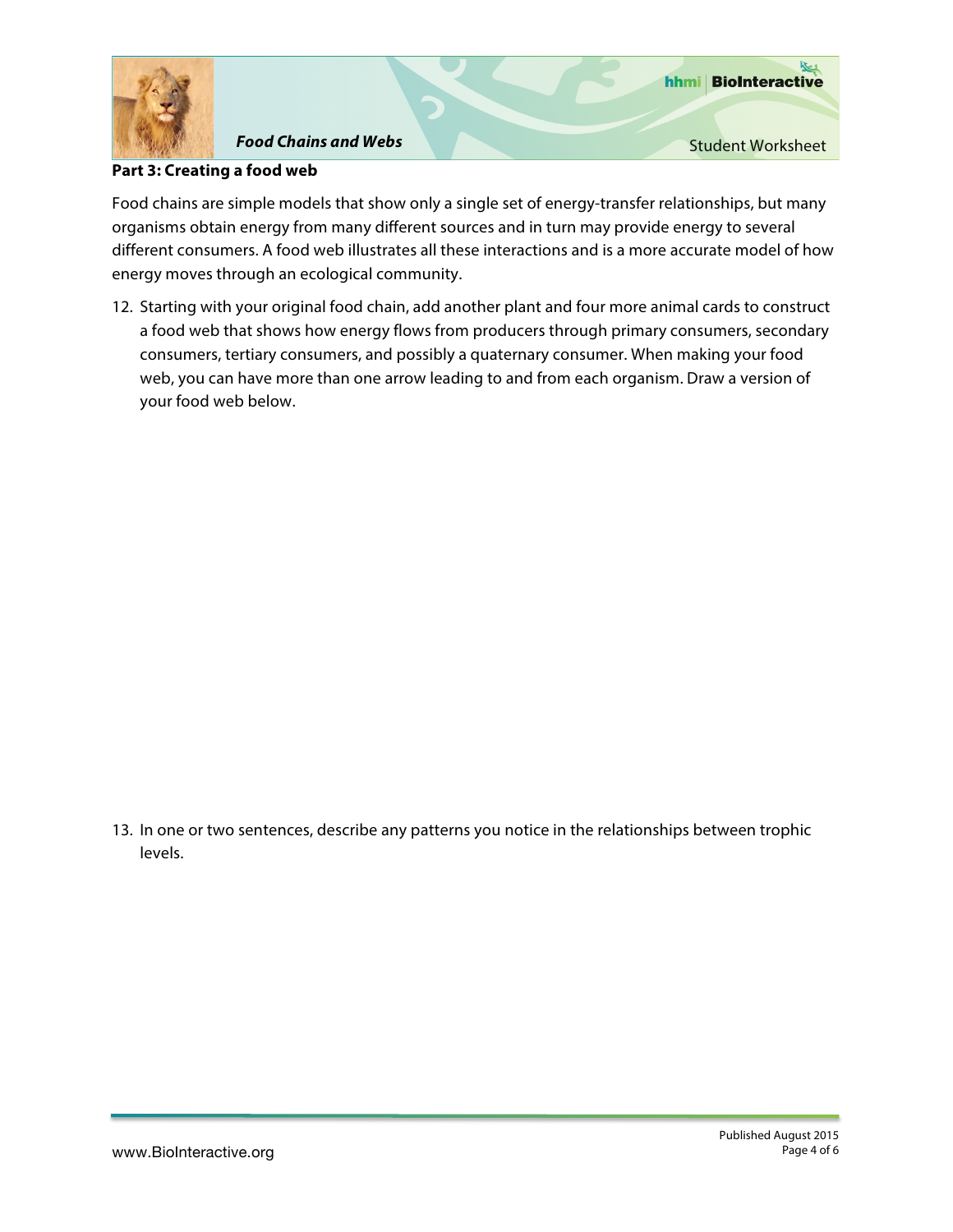

14. Now choose and read a different disturbance card and predict its impact on your food web. Complete the table below:

| <b>Ecological Force</b><br>(list the title) | Describe four ecosystem impacts<br>noted in the card | Predict how this impact would be seen in<br>your food web |
|---------------------------------------------|------------------------------------------------------|-----------------------------------------------------------|
|                                             | 1.                                                   | Producers:                                                |
|                                             |                                                      |                                                           |
|                                             |                                                      |                                                           |
|                                             | 2.                                                   | Primary consumers:                                        |
|                                             |                                                      |                                                           |
|                                             | 3.                                                   | Secondary consumers:                                      |
|                                             |                                                      |                                                           |
|                                             |                                                      |                                                           |
|                                             | 4.                                                   | Tertiary consumers:                                       |
|                                             |                                                      |                                                           |
|                                             |                                                      |                                                           |

15. Describe whether some trophic levels benefit from the disturbance while others do not. If the disturbance was caused by humans, was it negative or positive for each trophic level in the food chain?

### **Part 4. Model evaluation**

In science, models are used to represent explanations and predications. The food chain, food web, and energy pyramid are all models that show feeding relationships and allow us to make predictions. Compare and contrast the strengths and weaknesses of each model by filling in the table below.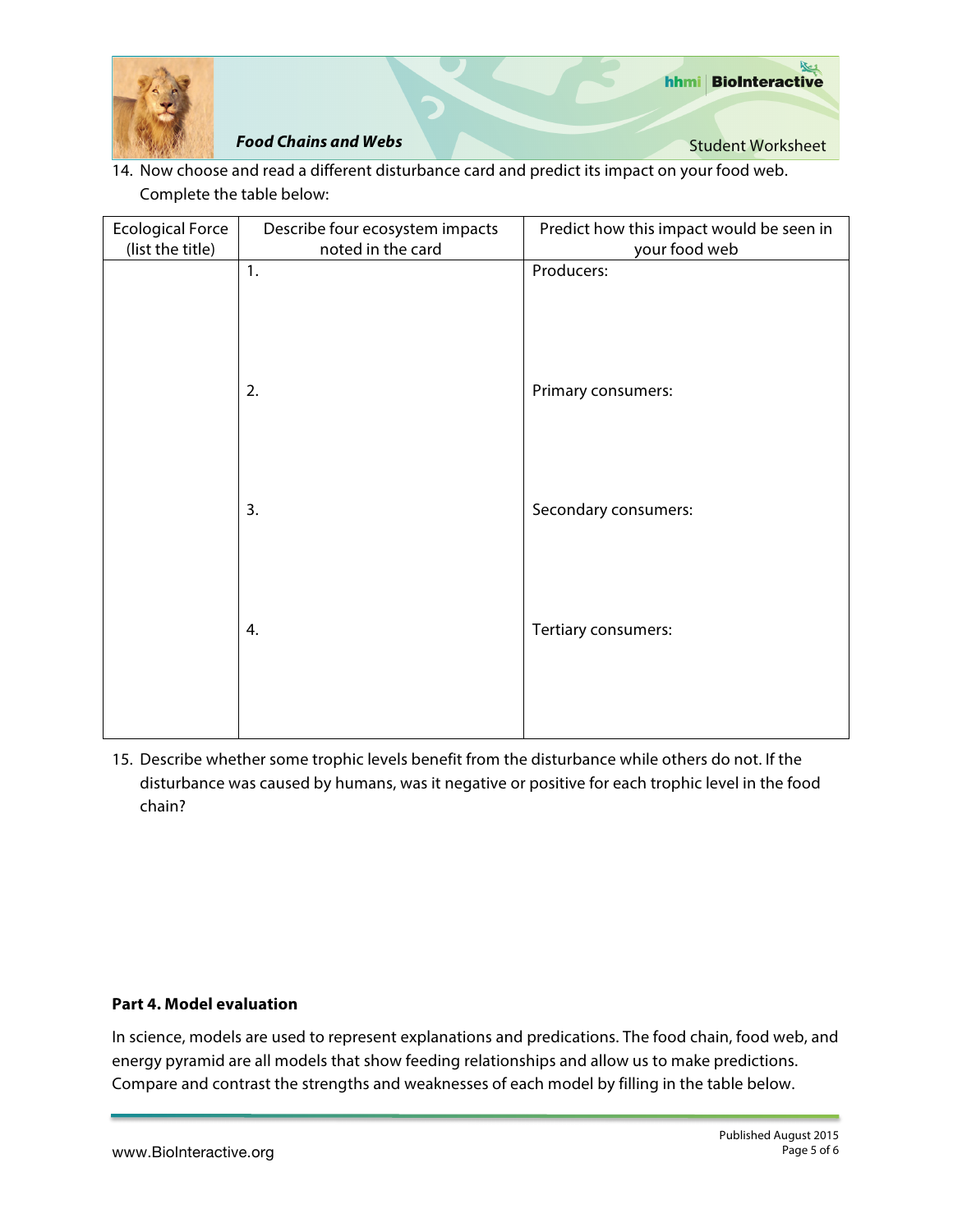

| Model             | List two things this model is useful for<br>illustrating or predicting | Identify one feature that this model<br>lacks or one that could lead to a<br>misconception |
|-------------------|------------------------------------------------------------------------|--------------------------------------------------------------------------------------------|
| Food<br>chain     | 1.<br>2.                                                               |                                                                                            |
| Energy<br>pyramid | 1.                                                                     |                                                                                            |
|                   | 2.                                                                     |                                                                                            |
| Food web          | 1.                                                                     |                                                                                            |
|                   | 2.                                                                     |                                                                                            |

16. Select the model that you think is most effective in representing relationships among organisms in the Gorongosa ecosystem and justify your choice in two or three sentences.